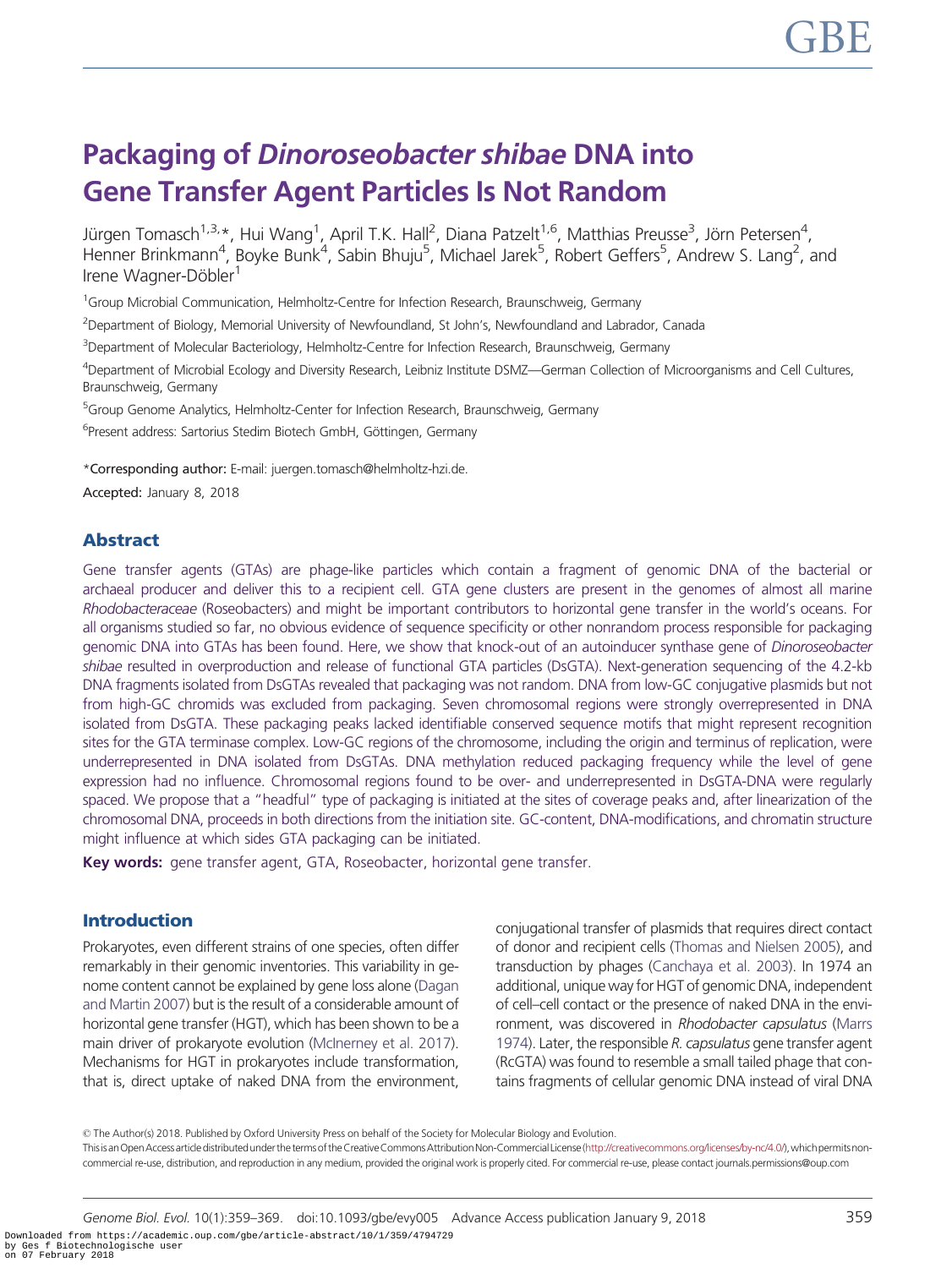[\(Yen et al. 1979\)](#page-10-0). Since then, Gene transfer agent (GTA) particles of different evolutionary origins have been identified in various other bacteria [\(Humphrey et al. 1997;](#page-9-0) [Biers et al. 2008\)](#page-9-0) and the archaeon Methanococcus voltae [\(Bertani 1999](#page-9-0)).

In Alphaproteobacteria, two phylogenetically unrelated types of GTAs have been identified, namely the Rhodobacterales GTA, with the best studied RcGTA, and the Bartonella GTA (BaGTA). Those related to RcGTA have been identified in many Alphaproteobacteria and are particularly widespread in members of the order Rhodobacterales where they are organized in a conserved gene cluster of approximately 15 kb [\(Lang and Beatty 2007;](#page-10-0) [Newton et al.](#page-10-0) [2010](#page-10-0); [Huang et al. 2011](#page-9-0)). As RcGTA packages only approximately 4 kb of DNA it has to be considered non-self-transmissible ([Lang et al. 2017\)](#page-10-0). GTAs isolated from Rhodobacteraceae of the Roseobacter group transferred resistance markers with high frequencies to both cultures and natural communities of marine bacteria, suggesting an important role of GTAs for the gene flow in the world's oceans [\(McDaniel et al. 2010\)](#page-10-0). Furthermore, phylogenomic analysis identified GTAs as the main source of genes acquired through HGT in members of the genus Phaeobacter, consisting mainly of marine surface colonizers [\(Freese et al. 2017\)](#page-9-0).

The Rhodobacterales GTAs probably evolved from a prophage of the Siphoviridae family that lost genes for integration into and excision from the host DNA as well as for replication, whereas genes for DNA packaging and structural components were retained [\(Huang et al. 2011](#page-9-0)), and these genes were subsequently brought under the control of the host gene regulatory systems (Mercer et al. 2012). In R. capsulatus, genes coding for the competence system, needed for uptake of DNA from GTAs by the receiving cell, are under control of the same regulators as the GTA genes [\(Brimacombe et al. 2015](#page-9-0)). Recently it has been found that the RcGTA is induced by nutrient depletion, possibly as a consequence of increased levels of guanosine-tetraphosphate (ppGpp) [\(Westbye et al. 2017](#page-10-0)). Notably, only a small subset of a R. capsulatus culture  $\langle$  < 3%) expresses RcGTA genes, leading to lysis of the producing cells [\(Fogg et al. 2012](#page-9-0); [Hynes et al. 2012\)](#page-10-0).

A second phylogenetically distinct alphaproteobacterial GTA has been found in the intracellular bacteria from the genus Bartonella ([Berglund et al. 2009;](#page-9-0) [Tamarit et al. 2017](#page-10-0)). As in R. capsulatus, BaGTA production is limited to a small fraction of the population and these producers lyse to release GTA particles [\(Quebatte et al. 2017\)](#page-10-0). The authors suggested that the fittest subpopulation of B. henselae cells, indicated by low levels of ppGpp, sacrifices itself to spread beneficial mutations via GTAs throughout the population of actively dividing cells.

The mechanism of packaging DNA into GTA particles is currently not known. Based upon homology of key components like terminase and portal proteins it is assumed that it resembles the "headful" type of packaging that is used by many double-stranded DNA phages [\(Lang et al. 2017\)](#page-10-0). The parts of the genomes that are mobilized by packaging into GTAs have been determined for R. capsulatus as well as B. grahamii and B. henselae. These studies suggest random packaging of host genomic DNA into GTAs.

Marker transfer and DNA digestion analysis in the pregenomic era suggested random packaging of genomic DNA into RcGTAs [\(Marrs 1974;](#page-10-0) [Humphrey et al. 1997](#page-9-0); [Bertani 1999\)](#page-9-0). These initial findings later gained support by a study employing whole-genome microarray hybridization of RcGTA-DNA, which showed that only the GTA gene cluster itself was underrepresented, by 25%, in packaged DNA, whereas the remaining genomic DNA was randomly packaged [\(Hynes](#page-10-0) [et al. 2012](#page-10-0)). Since the GTA cluster is highly transcribed in the subset of the population that is responsible for producing the GTA particles, it was hypothesized that access to the GTA encoding DNA was blocked by the RNA polymerase complex [\(Hynes et al. 2012](#page-10-0)).

For BaGTA, a virulence region important for hostadaptability of the mouse pathogen B. grahamii was found to be overrepresented in GTA-DNA [\(Berglund et al. 2009\)](#page-9-0). Genomic DNA of this region was present in higher copy number in the cells due to run-off replication from a phage-derived origin of replication, thus packaging in this case can be considered random but dependent on the copy number of the DNA [\(Berglund et al. 2009](#page-9-0)). A recent transposon sequencing study in B. henselae confirmed the relationship between DNA copy number and frequency of packaging of chromosomal DNA but additionally showed that DNA from plasmids is not transferred by BaGTAs [\(Quebatte](#page-10-0) [et al. 2017](#page-10-0)).

The genome of the dinoflagellate-associated bacterium Dinoroseobacter shibae consists of a 3.79-Mb chromosome and five extrachromosomal replicons (Wagner-Döbler et al. [2010\)](#page-10-0). Two of them (153 and 72 kb) have a similar high GCcontent (65–68%) and codon-usage as the chromosome and are therefore classified as "chromids"' according to [Harrison](#page-9-0) [et al. \(2010\).](#page-9-0) The other three (191, 126, and 86 kb) have a lower GC-content (60–61%) and deviating codon-usage and represent typical plasmids [\(Petersen et al. 2013\)](#page-10-0). The 191- and 126-kb plasmids harbor type IV secretion systems that are employed for their conjugational transfer [\(Patzelt et al.](#page-10-0) [2016\)](#page-10-0). A complete GTA gene cluster is present on the D. shibae chromosome [\(Wang et al. 2014](#page-10-0)). Similar to R. capsulatus [\(Mercer et al. 2012](#page-10-0)), the D. shibae GTA (DsGTA) gene cluster is under the control of the CtrA phosphorelay [\(Wang](#page-10-0) [et al. 2014\)](#page-10-0). This signal-transduction system is integrated into the D. shibae quorum sensing (QS) system as it is induced by the product of the autoinducer synthase LuxI<sub>1</sub> [\(Patzelt et al.](#page-10-0) [2013\)](#page-10-0) and then induces expression of two additional QS response regulator/autoinducer synthase operons, luxR/l<sub>2</sub>, and  $|uxB/J_3$  [\(Wang et al. 2014](#page-10-0)). Here, we show that knockout of the autoinducer synthase gene  $luxl<sub>2</sub>$  results in overproduction of DsGTAs. Using next-generation sequencing, we analyze packaging of D. shibae DNA into GTA particles.

<sup>360</sup> Genome Biol. Evol. 10(1):359–369 doi:10.1093/gbe/evy005 Advance Access publication January 9, 2018 Downloaded from https://academic.oup.com/gbe/article-abstract/10/1/359/4794729 by Ges f Biotechnologische user on 07 February 2018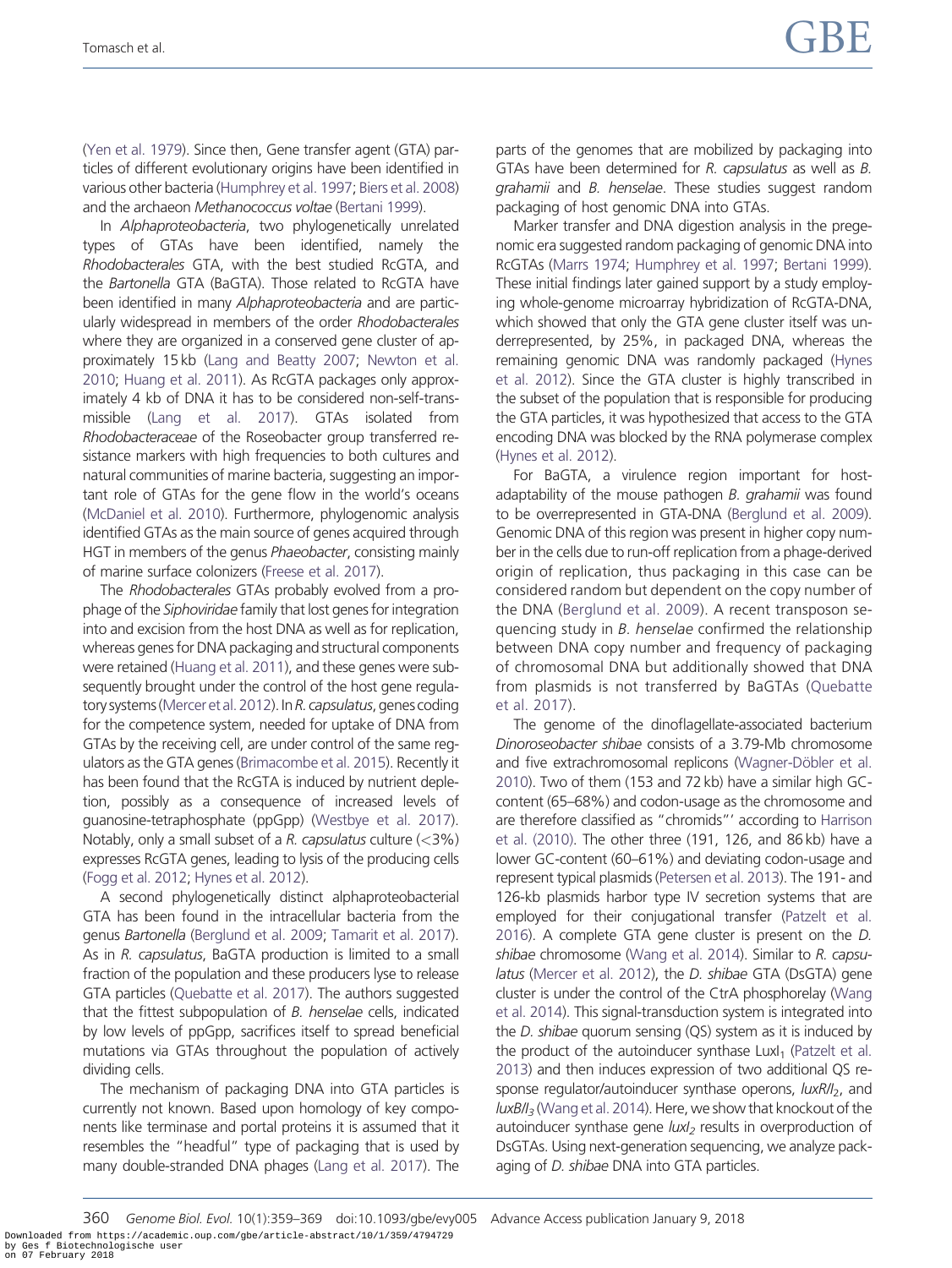## Materials and Methods

## Bacterial Strains and Plasmids

Dinoroseobacter shibae strains used in this study, E. coli strains, plasmids and primers used for construction of the D. shibae  $\Delta$ luxI<sub>2</sub> (Dshi\_2852) deletion strain are listed in [supple](https://academic.oup.com/gbe/article-lookup/doi/10.1093/gbe/evy005#supplementary-data)[mentary table S1](https://academic.oup.com/gbe/article-lookup/doi/10.1093/gbe/evy005#supplementary-data), [Supplementary Material](https://academic.oup.com/gbe/article-lookup/doi/10.1093/gbe/evy005#supplementary-data) online. D. shibae  $\Delta$ luxI<sub>2</sub> was generated by replacing the gene with a gentamycin resistance cassette via double homologous recombination as previously described [\(Patzelt et al. 2013](#page-10-0)). The knock-out vector pJB5603/ $ux/$ : Gm<sup>r</sup> was subcloned in E. coli ST18 and introduced into D. shibae DFL12 via conjugation. Resequencing of the knock-out strain confirmed deletion of the wild-type gene, insertion of the resistance cassette into the correct locus and identified one secondary mutation. Details on knock-out construction and confirmation can be found in [supplementary methods](https://academic.oup.com/gbe/article-lookup/doi/10.1093/gbe/evy005#supplementary-data), note S1 and figure S1, [Supplementary Material](https://academic.oup.com/gbe/article-lookup/doi/10.1093/gbe/evy005#supplementary-data) online.

#### **Cultivation**

Dinoroseobacter shibae strains were grown in  $1/2$  Difco Marine Broth 2216 (BD, Sparks, MD) or artificial seawater medium (ASM, [supplementary methods](https://academic.oup.com/gbe/article-lookup/doi/10.1093/gbe/evy005#supplementary-data)) at 30 °C and 160 rpm. Ruegeria pomeroyi was grown in  $1/2$  yeast extracttryptone-sea salt (YTSS) medium  $(4 q)^{-1}$  tryptone, 2.5 g  $I^{-1}$ yeast extract, and 15 g  $\mathsf{I}^{-1}$  sea salts) at 20 °C and 160 rpm.

## Detection of the GTA Major Capsid Protein by Western Blot

Dinoroseobacter shibae strains were grown for 19 h in ASM. Samples from Ruegeria pomeroyi, grown in  $1/2$  YTSS for 19 h, were included as positive controls as this organism is known to produce GTA particles ([Biers et al. 2008\)](#page-9-0) and has detectable GTA capsid protein ([Fu et al. 2010\)](#page-9-0). Cells from 0.4 ml of each culture were pelleted and resuspended in an equal volume of TE buffer. Culture supernatants were prepared from cultures by centrifugation for 2 min at 17,000  $\times$  g, with removal of a fraction of the resulting supernatant to a new tube. The samples (5 and 10  $\mu$  for cells and supernatants, respectively) were mixed with SDS-PAGE sample buffer (NEB) and incubated 5 min at 98 °C before electrophoresis. SDS-PAGE and immunoblotting were performed as described previously ([Fu et al.](#page-9-0) [2010](#page-9-0)) using the primary antibody targeting a region of the GTA major capsid protein (Agrisera AB, Vännäs, Sweden) that is conserved among many Rhodobacterales. The images were captured using the ImageQuant LAS 4000 instrument (GE Life Sciences, Uppsala, Sweden) and were each uniformly adjusted for brightness and contrast.

## Gene Transfer Bioassays

Gene transfer agent donor strains were grown for 24 h in ASM at 30 °C and 160 rpm. The recipient strain, D. shibae

DFL12, was grown under the same conditions in 1/2 Mb. The donor cultures were passed through 0.22-um filters and 0.5 ml of this filtrate was added to 0.1 ml of the recipient cells. The mixture was then incubated at 30  $^{\circ}$ C for 1 h without shaking, for 4 h and 160 rpm, followed by addition of 0.9 ml ASM and a further incubation at 30  $^{\circ}$ C and 160 rpm for 18 h. The cells were then plated on 1/2 Mb with gentamycin sulfate (150  $\mu$ g ml<sup>-1</sup>) and incubated at 30 °C for 2–4 days until colonies were visible for counting. The negative controls for these assays were filtrates of the gentamycinsensitive strain, DFL12, and the gentamycin-resistant strain,  $\Delta$ luxI<sub>1</sub>, added to the recipient cells. Filtrate-only controls that contained no recipient cells were also included to confirm no cells passed through the 0.22-um filters.

#### Purification of DsGTA Particles for Electron Microscopy

Dinoroseobacter shibae  $\Delta$ luxI<sub>2</sub> was grown 1/2 Mb for 29 h at 30 °C with shaking at 160 RPM. The cells were pelleted by centrifugation and NaCl was added to the supernatant to a final concentration of 1 M. Polyethylene glycol (PEG) 6000 was added to make a final concentration of 10% w/v and dissolved by stirring at room temperature. The solution was then incubated at 4 °C for 18 h and the precipitated material pelleted by centrifugation at 10,000  $\times$  g for 20 min at 20 °C. The supernatant was poured off and pelleted material was resuspended in 0.1 M ammonium acetate (pH 7) with shaking at room temperature for 2 h followed by gentle pipetting. This material was centrifuged at 2,400  $\times$  g for 2 min at room temperature and the supernatant collected into a new tube. Triton X-100 was added to a final concentration of 10% (v/v) with gentle mixing by inversion. This was centrifuged at 1,10,000  $\times$  g for 2 h at 20 <sup>o</sup>C, and most of the supernatant then removed. The pellet was resuspended in the remaining solution  $(\sim 0.5 \text{ ml})$  by gentle pipetting and the tube refilled with 0.1 M ammonium acetate. The tube was centrifuged again for 1 h and the previous steps repeated. After this third centrifugation, almost all of the supernatant was removed and the pellet left to resuspend in the small amount of remaining liquid with shaking at  $4^{\circ}$ C for 18 h. The material was homogenized by gentle pipetting, transferred to a microfuge tube, and centrifuged at 17,000  $\times$  g for 1 min at room temperature. The supernatant was collected for electron microscopy imaging at the University of Guelph (Canada) Molecular and Cellular Imaging Facility. A 5-µl sample was placed onto a 200 mesh copper grid with formvar/carbon coating, adsorbed for 1 min, and blotted off with filter paper. The grid was then floated on a drop of 2% uranyl acetate. The sample was viewed in a FEI Tecnai F20 electron microscope at 200 kV. The images were collected with a Gatan 4 K bottommount camera using the Gatan DigitalMicrograph software.

## Isolation of DsGTA-DNA

DsGTA-DNA was isolated from three independent cultures. The cultures were treated as for the Electron microscopy up to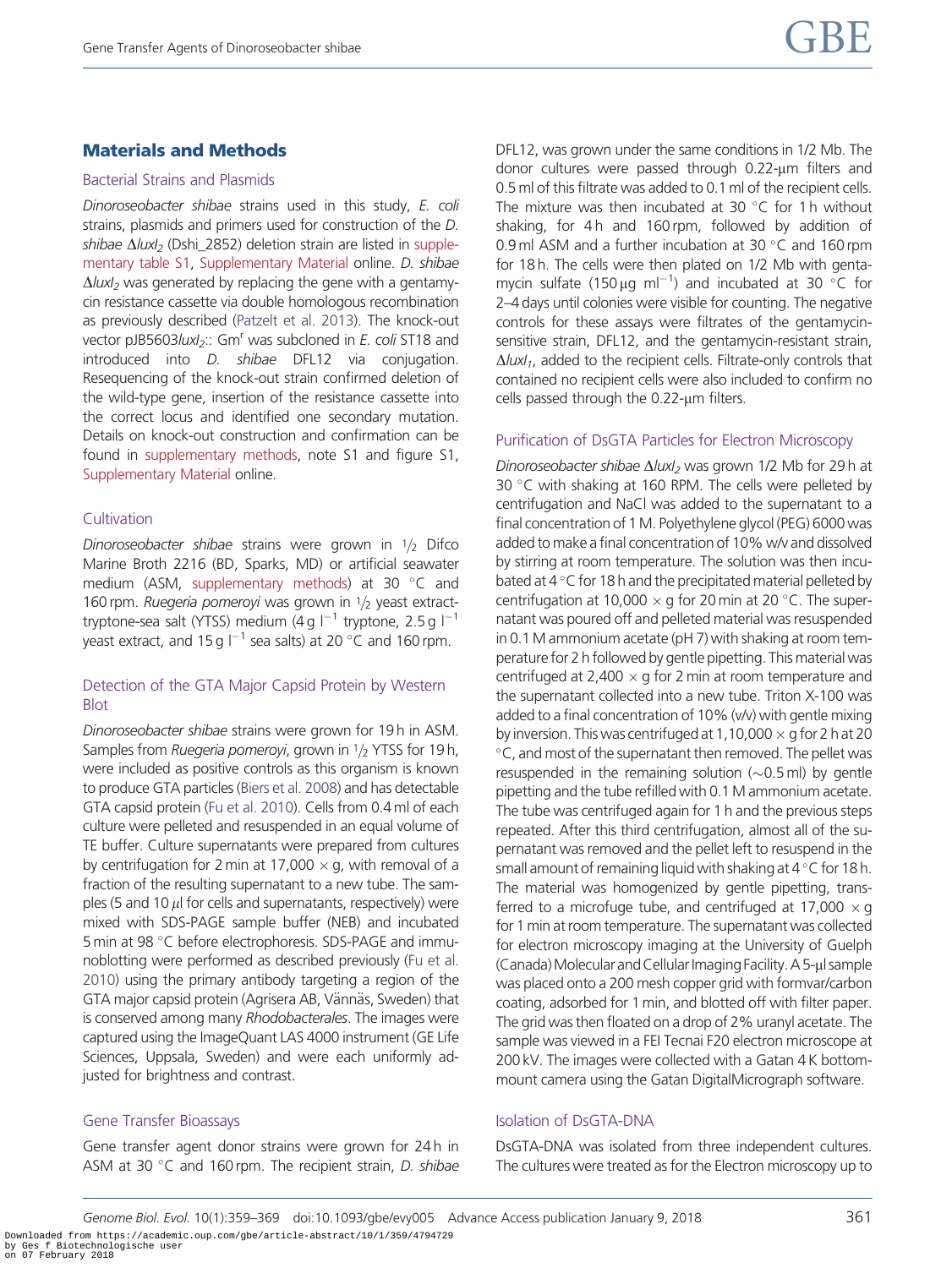the point of resuspension of the PEG precipitates. In this case, the pellets were resuspended in TE buffer with gentle shaking at room temperature for 2 h. Free nucleic acids were removed by treatment with DNase I (0.01 U  $\mu$ I<sup>-1</sup>) and RNase A (0.08 U  $\mu$ I $^{-1}$ ) at 37 °C in 1 $\times$  DNase buffer (New England Biolabs) for 1 h. The sample was heated at 75  $\degree$ C for 15 min after addition of EDTA to a final concentration of 5 mM. Nucleic acids were purified by phenol: chloroform: isoamyl alcohol (25:24:1) extraction and ethanol precipitation. The purified DNA was subjected to restriction enzyme digestion using the enzymes EcoRI and BfaI (New England Biolabs), according to the manufacturer's protocol. The untreated DNA sample was incubated under the same conditions (i.e., in 1 $\times$  reaction buffer at 37 °C) with the addition of dH<sub>2</sub>O in place of enzyme. The approximately 4.2-kb band of DsGTA-DNA was excised from the gel and purified with the Wizard SV Gel and PCR Clean-Up System (Promega, Fitchburg, WI), followed by ethanol precipitation.

## Isolation of Genomic DNA

Genomic DNA was isolated from 5 ml samples of two of the D. shibae cultures used for isolation of DsGTA-DNA using the NucleoSpin tissue kit (Machery-Nagel, Düren, Germany) according to manufacturer's protocols.

## Isolation of RNA

RNA for transcriptome analysis of the three different D. shibae strains was isolated from two independent cultures. RNA for analysis of the relationship of DsGTA packaging and transcription was isolated from two cultures from which DsGTA-DNA was isolated. Cells were collected by centrifugation at 12,000  $\times$  g for 1 min at 4 °C, covered with 1 ml Trizol (Ambion, Germany), immediately frozen in liquid  $N<sub>2</sub>$  and stored at  $-70$  °C until processing. For RNA extraction, cells were homogenized with  $\sim$ 0.3 g of glass beads in the FastPrep-24 instrument (MP Biomedicals, CA) at 6.0 m/s for 3 min and then incubated for 5 min at room temperature. Samples were centrifuged at 12,000  $\times$  g for 10 min at 4 °C and the supernatants were transferred to fresh tubes, followed by addition of 100 µl of 1-bromo-3-chloropropane (Sigma-Aldrich, St. Louis, MO) and incubation for 10 min at room temperature. Samples were centrifuged at 12,000  $\times$  g for 10 min at 4  $^{\circ}$ C, after which the aqueous phase was transferred to new tubes and mixed with 500 µl of absolute ethanol. Extracts were purified using RNeasy Mini kit (Qiagen, Hilden, Germany) according to the manufacturer's instructions. In addition, samples were treated with DNAse I (Qiagen, Hilden, Germany).

# Sequencing of RNA

Total RNA was treated with RiboZero (Bacteria) kit (Illumina, San Diego, CA) following the manufacturer's protocol in order to remove ribosomal RNA from the samples. Single end, strand specific cDNA libraries were prepared from rRNA depleted total RNA using Scriptseq v2 RNA-Seq Library Preparation Kit (Illumina) following the manufacturers protocol. For sequencing equal volume of libraries (12 PM) was multiplexed on a single lane. Sequencing was done on the HiSeq 2500 (Illumina) using TruSeq SBS Kit v3—HS (Illumina) for 50 cycles resulting in 50-bp reads. Image analysis and base calling were performed using the Illumina pipeline v 1.8 (Illumina).

# Sequencing of Genomic and DsGTA-DNA

Paired end cDNA libraries were prepared using the NEBNext Ultra DNA Library Preparation Kit for Illumina (NEB, Ipswich, MA). Sequencing was done on the MiSeq 2000 (Illumina) using MiSeq Reagent Kits v2 (Illumina) for 250 cycles resulting in  $2\times250$  bp paired end reads. Image analysis and base calling were performed using the Illumina pipeline v 1.8 (Illumina).

# PacBio-Sequencing and DNA Modification Calling

PacBio-sequencing was performed as previously described (Bartling et al. 2017). Methylome analysis was performed using the "RS\_Modification\_and\_Motif\_Analysis.1" protocol included in SMRT Portal version 2.3.0. 99.5 and 96.6% of the identified m6A and m4C motifs were methylated, respectively.

# Processing of Sequence Data

The demultiplexed raw fastq-files were quality-controlled using the FASTQ-mcf suite ([https://github.com/Expression](https://github.com/ExpressionAnalysis/ea-utils) [Analysis/ea-utils](https://github.com/ExpressionAnalysis/ea-utils); last accessed January 15, 2018). Low quality bases (Phred-score< 30) and identified Illumina adaptors were clipped from the sequences. Reads were mapped to reference genomes using bowtie2 ([Langmead and Salzberg](#page-10-0) [2012\)](#page-10-0) with default parameters for single or paired end reads. Ambiguously mapping reads were randomly distributed between all regions to which they could be assigned. The resulting sam-files were converted to indexed binary format and pile-up format using samtools [\(Li et al. 2009\)](#page-10-0). Accession numbers of reference D. shibae DNA sequences: chromosome, 3.79 Mb [NC\_009952.1]; pDSHI01, 191 kb [NC\_009955.1]; pDSHI02, 153 kb [NC\_009956.1]; pDSHI03, 126 kb [NC\_009957.1]; pDSHI04, 86 kb [NC\_009958.1]; pDSHI05, 72 kb [NC\_009959.1].

# Statistical Analysis

Pile-up files were loaded into the R statistical environment (R version 3.4.0). Reproducibility of biological replicates was assessed by visual inspection of scatterplots and boxplots and by calculating Spearman rank correlation ([supplementary](https://academic.oup.com/gbe/article-lookup/doi/10.1093/gbe/evy005#supplementary-data) [figs. S7–S9,](https://academic.oup.com/gbe/article-lookup/doi/10.1093/gbe/evy005#supplementary-data) [Supplementary Material](https://academic.oup.com/gbe/article-lookup/doi/10.1093/gbe/evy005#supplementary-data) online). Distribution of DsGTA and genomic coverage was compared with theoretical data following a normal distribution using the qqnorm()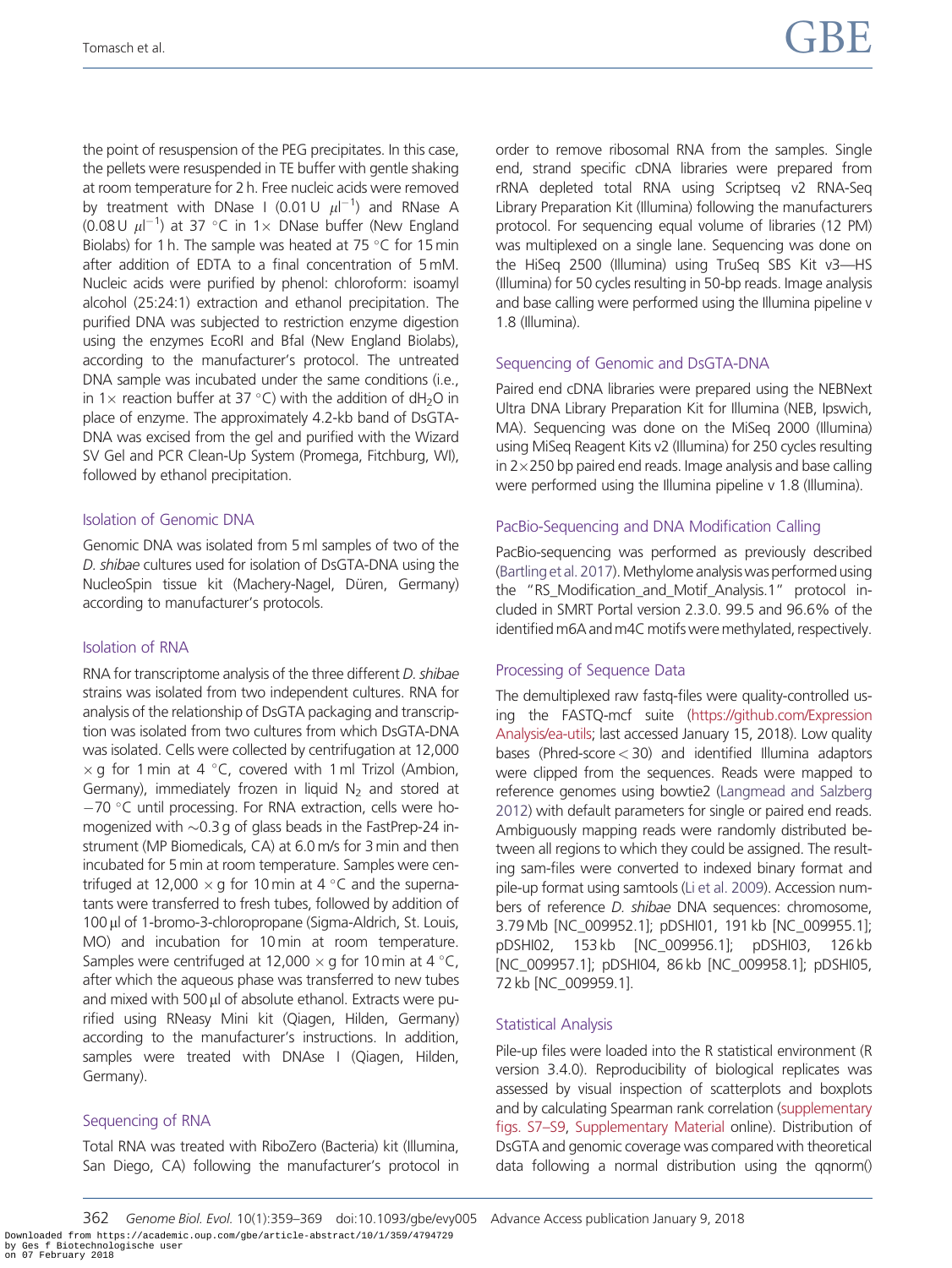function in R. The mean coverage by DsGTA-DNA, genomic DNA, and RNA as well as the mean GC content were calculated for sliding windows of 4 kb using the rollapply function of the zoo package [\(Zeileis and Grothendieck 2005](#page-10-0)). GCcontent for sliding windows was calculated using the letterFrequency function of the Biostrings package (Pages et [al. 2017](#page-10-0)). Only methylated sites with an identification Phred score  $>$  30 (99.9% probability of correct identification) were used in this study and summed up for the sliding window range. Spearman rank correlation was calculated for DsGTA coverage with GC-content and log<sub>2</sub>-transformed RNA coverage, respectively. The autocorrelation function, available from the R stats package, calculates the Pearson correlation from all pairs of observations that have the same distance from each other. This is done for increasing distances and makes it possible to find distances at which the correlation of two observations (in this case DsGTA coverage) peaks, indicating periodicity of the data. Cumulative GC/AT-skew for identification of the origin and terminus of replication has been performed using the oriloc function of the seqinr package [\(Charif and Lobry 2007](#page-9-0)).

## Code Availability

Linux shell and R scripts for analysis are available at [https://](https://github.com/Juergent79/GTA) [github.com/Juergent79/GTA](https://github.com/Juergent79/GTA); last accessed January 15, 2018.

## Identification of Phage Genes

The tool PHAST [\(Zhou et al. 2011](#page-10-0)) was used to identify phage derived genes in the genome of *D. shibae*.

## DNA Motif Discovery

DNA sequence of the seven DsGTA coverage peaks was used as primary input for the motif discovery algorithm of the MEME suite 4.12.0 ([Bailey et al. 2009](#page-9-0)). Motif discovery was run in the discriminative mode, with the seven peak regions indicated in [figure 3](#page-7-0)A as query input and either the whole chromosomal DNA sequence or DNA sequences of chromosomal regions with coverage between 200 and 500 reads/nt as controls (secondary) input. The second control avoided inclusion of low GC regions that showed an extremely low coverage.

## Data Availability

RNA, genomic, and DsGTA Illumina sequencing data have been made publicly available at the European Nucleotide Archive (ENA, <http://www.ebi.ac.uk/ena>; last accessed January 15, 2018) under the project accession number PRJEB20656. PacBio data used for evaluation of D. shibae  $\Delta$ luxI<sub>2</sub> [\(supplementary fig. S1](https://academic.oup.com/gbe/article-lookup/doi/10.1093/gbe/evy005#supplementary-data) and note S1, [Supplementary](https://academic.oup.com/gbe/article-lookup/doi/10.1093/gbe/evy005#supplementary-data) [Material](https://academic.oup.com/gbe/article-lookup/doi/10.1093/gbe/evy005#supplementary-data) online) has not been deposited in a public database yet but will be available from the authors upon request.

## **Results**

Only weak expression of the DsGTA gene cluster could be observed in wild type D. shibae and virtually no expression was found in the  $luxl_1$  knockout. However, when we knocked out the CtrA-controlled luxl<sub>2</sub> gene [\(supplementary fig. S1](https://academic.oup.com/gbe/article-lookup/doi/10.1093/gbe/evy005#supplementary-data) and note S1, [Supplementary Material](https://academic.oup.com/gbe/article-lookup/doi/10.1093/gbe/evy005#supplementary-data) online), strong expression of the DsGTA gene cluster was observed [\(fig. 1](#page-5-0)A). The DsGTA major capsid protein could accordingly be detected in cell extracts and supernatants of D. shibae  $\Delta$ luxI<sub>2</sub>, indicating that this strain produces and releases GTA particles. A weak signal was also observed in cell-extracts, but not supernatants of the wild type, indicating a low GTA production rate in the native strain under the conditions studied [\(fig. 1](#page-5-0)B). The gentamicin resistance cassette used as the marker for knock-out construction could be successfully transferred by cell-free supernatants of D. shibae  $\Delta$ luxI<sub>2</sub>, but not  $\Delta$ luxI<sub>1</sub>, to the wild type demonstrating that DsGTAs are functional and that D. shibae cells are able to receive and incorporate DNA from the GTAs [\(fig. 1](#page-5-0)C). A gentamycin-resistant strain obtained via GTA-mediated marker transfer also produced and released increased numbers of GTAs relative to the wild type strain, validating the role of the  $luxI<sub>2</sub>$  gene in repressing DsGTA production ([fig. 1](#page-5-0)D). DsGTA resembles a small tailed phage with a head diameter of approximately 33 nm and a tail length of approximately 48 nm [\(fig. 1](#page-5-0)E). It packages DNA of 4.2 kb in size, similar to RcGTA-DNA. Treatment with restriction enzymes produced smearing below this band, indicating that the DNA was double-stranded and that it was not a specific sequence of DNA [\(fig. 1](#page-5-0)F).

We used next-generation sequencing to analyze whether packaging of DNA into DsGTA particles is random, or shows preferences for distinct genomic loci. To this end, DsGTA-DNA, genomic DNA, and RNA from the same samples were sequenced and mapped on the *D. shibae* genome. This allowed us to determine the relative copy number of replicons, to address the possibility of run-off replication found in in B. grahamii and B. henselae [\(Berglund et al. 2009](#page-9-0); [Quebatte](#page-10-0) [et al. 2017](#page-10-0)), and to study the relationship between transcriptional activity and packaging frequency similar to R. capsulatus [\(Hynes et al. 2012\)](#page-10-0). Furthermore, we used PacBio sequencing data to determine methylation of the D. shibae DNA. We calculated the mean coverage for sliding windows of 4 kb, for the chromosome and extrachromosomal replicons. Coverage of the multipartite genome of D. shibae by DNA isolated from DsGTA particles showed a clear deviation from normal distribution and a long tail for lower coverage [\(fig. 2](#page-6-0)A). Coverage by genome sequencing of the according strains mostly followed a normal distribution, with only few regions being over or underrepresented [\(supplementary fig.](https://academic.oup.com/gbe/article-lookup/doi/10.1093/gbe/evy005#supplementary-data) [S2,](https://academic.oup.com/gbe/article-lookup/doi/10.1093/gbe/evy005#supplementary-data) [Supplementary Material](https://academic.oup.com/gbe/article-lookup/doi/10.1093/gbe/evy005#supplementary-data) online).

Coverage distribution differed for the six D. shibae replicons [\(fig. 2](#page-6-0)B and [supplementary table S1,](https://academic.oup.com/gbe/article-lookup/doi/10.1093/gbe/evy005#supplementary-data) [Supplementary](https://academic.oup.com/gbe/article-lookup/doi/10.1093/gbe/evy005#supplementary-data) [Material](https://academic.oup.com/gbe/article-lookup/doi/10.1093/gbe/evy005#supplementary-data) online). The chromosome showed the highest

Genome Biol. Evol. 10(1):359-369 doi:10.1093/gbe/evy005 Advance Access publication January 9, 2018 363 Downloaded from https://academic.oup.com/gbe/article-abstract/10/1/359/4794729 by Ges f Biotechnologische user on 07 February 2018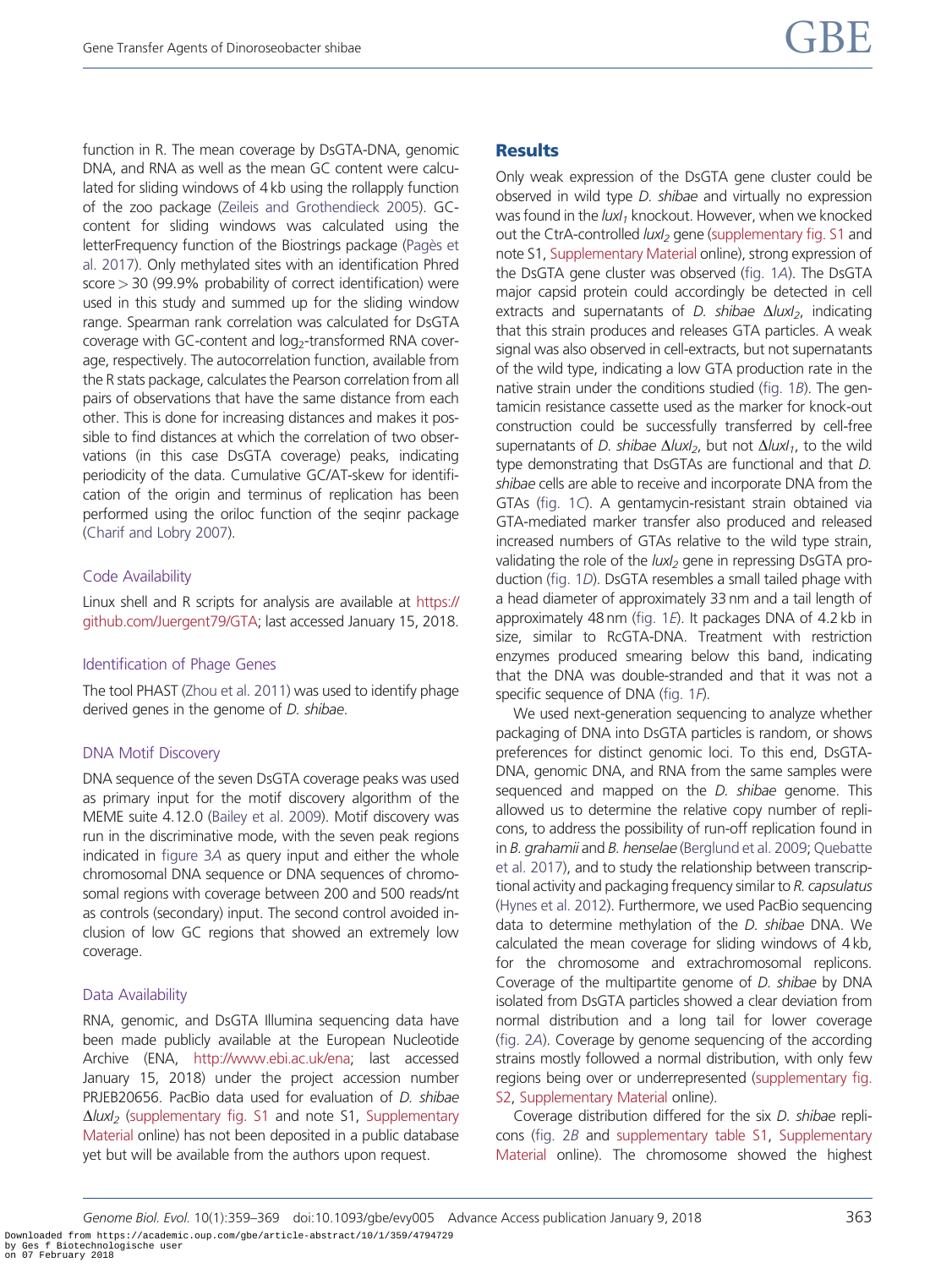<span id="page-5-0"></span>

FIG. 1.—Biosynthesis of functional GTAs in D. shibae  $\Delta l$ uxI<sub>2</sub>. (A) Expression of the DsGTA gene cluster in D. shibae DFL12,  $\Delta l$ uxI<sub>1</sub>, and  $\Delta l$ uxI<sub>2</sub> as determined by strand-specific RNA-seq. Coverage of the negative strand is shown. DsGTA genes conserved in Rhodobacterales are displayed as grey arrows. Genes are numbered according to the reference R. capsulatus; predicted functions are indicated on the right. Reproducibility of RNA sequencing is shown in [supplementary fig. S7](https://academic.oup.com/gbe/article-lookup/doi/10.1093/gbe/evy005#supplementary-data), [Supplementary Material](https://academic.oup.com/gbe/article-lookup/doi/10.1093/gbe/evy005#supplementary-data) online. (B) Detection of the GTA major capsid protein in cell extracts and culture supernatants of Ruegeria pomeroyi (Rp, positive control) and the aforementioned D. shibae strains using western blotting. (C) Transfer of a gentamycin-resistance cassette to D. shibae DFL12 by supernatants from different D. shibae strains. Individual data from three (DFL12,  $\Delta luxJ_2$ ) and two  $(\Delta luxJ_1)$  independent experiments is shown. (D) Transfer of the gentamycin-resistance cassette disruption of luxI<sub>2</sub> via GTA results in overproduction of GTAs in the resulting recipient strain (AH1). (E) Electron micrograph showing two DsGTA particles. The filamentous structures are most likely flagella. (F) Visualization of the DNA isolated from GTAs: untreated DNA (U) and DNA digested with BamHI  $(B)$  and EcoRI  $(E)$  are shown.

variability (between 10 and 763 reads/nt, median: 181 reads/ nt); the 72-kb chromid had a coverage similar to the chromosome (median: 192 reads/nt) while the 153-kb chromid showed the highest abundance within DsGTA-DNA (median: 1082 reads/nt). Coverage of the plasmids was low overall (median between 4 and 6 reads/nt), but indicated that at least parts of the 191- and 86-kb plasmids were present in DsGTA-DNA (maximum: 237 and 258 reads/nt, respectively) whereas the 126-kb plasmid was almost absent (maximum: 8 reads/ nt). In the case of the 153-kb chromid, the high coverage could partly be explained by the 50% higher copy number of this replicon, whereas the copy number of all other replicons was close to one chromosome equivalent ([fig. 2](#page-6-0)C). Next, we analyzed the coverage of each replicon in detail, starting with the extrachromosomal replicons. Differences in DNA content or a sequencing bias could be excluded as a source explaining coverage differences of chromids and plasmids [\(fig. 2](#page-6-0)D). Both chromids were completely, albeit not evenly, covered by GTA-DNA. In particular, coverage of the 153-kb chromid showed a conspicuous gap between 95 and 102 kb. The 126-kb plasmid showed virtually no mapping reads and thus can be considered not to be packaged into DsGTA particles. The 191 and 86 kb showed a similar low coverage except for one 7.5-kb region with very high coverage and sharp boundaries. We found that the DNA sequences of these regions were identical to the low coverage region on the 153-kb chromid. It contains a transposable element with the gene thiC in the center that has been spread to the different replicons (thiC locus, [supplementary fig. S3](https://academic.oup.com/gbe/article-lookup/doi/10.1093/gbe/evy005#supplementary-data)A, [Supplementary Material](https://academic.oup.com/gbe/article-lookup/doi/10.1093/gbe/evy005#supplementary-data) online). Thus, random mapping should lead to an approximately equal distribution of the ambiguous reads between the three paralogous target loci. Assigning all the reads to the locus on the 153-kb chromid would fill the gap on this chromid and resolve observed discrepancies of read mapping ([supplementary fig. S3](https://academic.oup.com/gbe/article-lookup/doi/10.1093/gbe/evy005#supplementary-data) and note S2, [Supplementary Material](https://academic.oup.com/gbe/article-lookup/doi/10.1093/gbe/evy005#supplementary-data) online). Therefore, we conclude that the large majority of reads assigned to the thiC locus originated from the 153-kb chromid, and that plasmids are virtually excluded from being packaged into GTA particles. Plasmids showed a 60% and 40% higher frequency of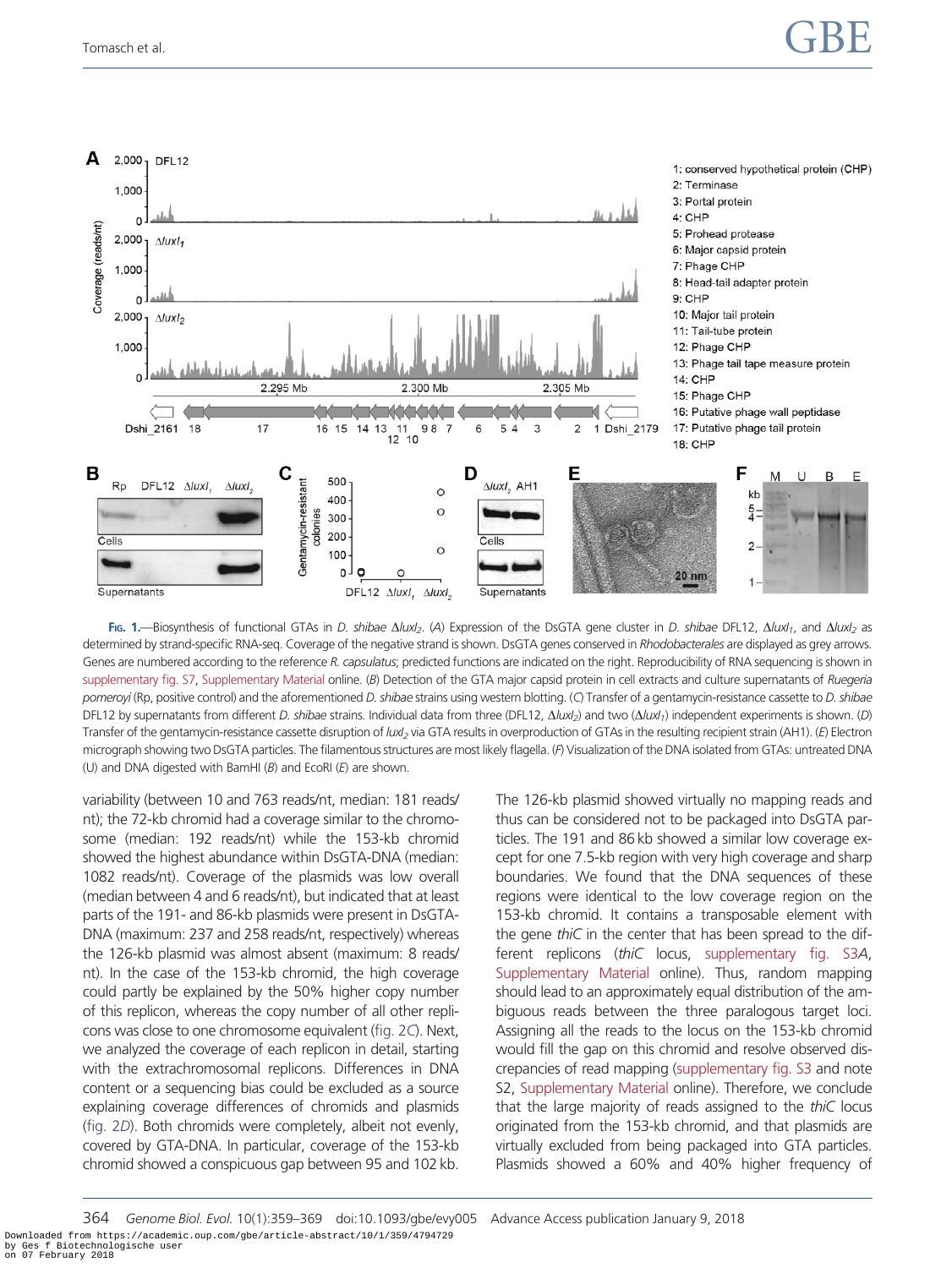<span id="page-6-0"></span>

FIG. 2.—Packaging of DNA originating from different replicons. (A) Quantile-quantile plot comparing log<sub>10</sub>-transformed sequencing read-coverage of DsGTA-DNA to a theoretical normal distribution (upper panel) and histogram showing distribution of log<sub>10</sub>-coverage (lower panel). Mean values for 4-kb bins overlapping by 2-kb are shown. Red line in the upper panel indicates normal distributed data. (B) Distribution of  $log_{10}$ -coverage of DsGTA-DNA by replicon. Average GC-content of each replicon is indicated. (C) Distribution of log<sub>10</sub>-coverage of D. shibae genomic DNA by replicon. The boxplots presented in B and C show the 25th and 75th quartiles as whiskers, the interquartile range as box and the median as line. These data have been reproduced [\(supplementary](https://academic.oup.com/gbe/article-lookup/doi/10.1093/gbe/evy005#supplementary-data) [fig. S8](https://academic.oup.com/gbe/article-lookup/doi/10.1093/gbe/evy005#supplementary-data), [Supplementary Material](https://academic.oup.com/gbe/article-lookup/doi/10.1093/gbe/evy005#supplementary-data) online). (D) Coverage of extrachromosomal replicons by sequencing reads from DsGTA-DNA (blue and red, according to type of replicon) and genomic DNA (grey). Position of a paralogous region to which reads mapped ambiguously is indicated by an asterisk [\(supplementary](https://academic.oup.com/gbe/article-lookup/doi/10.1093/gbe/evy005#supplementary-data) [fig. S3](https://academic.oup.com/gbe/article-lookup/doi/10.1093/gbe/evy005#supplementary-data) and note S2, [Supplementary Material](https://academic.oup.com/gbe/article-lookup/doi/10.1093/gbe/evy005#supplementary-data) online).

methylated adenosines within 4-kb sliding windows than the chromids and the chromosome, respectively. The frequency of methylated cytosines was similar for all replicons [\(supple](https://academic.oup.com/gbe/article-lookup/doi/10.1093/gbe/evy005#supplementary-data)[mentary fig. S4](https://academic.oup.com/gbe/article-lookup/doi/10.1093/gbe/evy005#supplementary-data) and tables S2 and S3, [Supplementary Material](https://academic.oup.com/gbe/article-lookup/doi/10.1093/gbe/evy005#supplementary-data) online).

The chromosome showed a clearly nonrandom coverage within the DsGTA-DNA ([fig. 3](#page-7-0)A). In contrast, genome sequencing demonstrated a regular pattern of coverage and thus run-off replication, or some other cause of differences in the amounts of different regions of the chromosome being present in cells, could be excluded as a potential explanation for the observed pattern in the DsGTA-DNA coverage [\(fig. 3](#page-7-0)A). Four almost regularly spaced regions were clearly underrepresented, including the origin and terminus of replication [\(fig. 3](#page-7-0)A, [supplementary fig. S5](https://academic.oup.com/gbe/article-lookup/doi/10.1093/gbe/evy005#supplementary-data), [Supplementary](https://academic.oup.com/gbe/article-lookup/doi/10.1093/gbe/evy005#supplementary-data) [Material](https://academic.oup.com/gbe/article-lookup/doi/10.1093/gbe/evy005#supplementary-data) online). In addition, the GTA gene cluster itself showed very low packaging. In contrast, seven regions were preferentially packaged into DsGTA particles. Between those clearly over- and underrepresented regions, several local maxima and minima exist. Regions with low coverage tended to have a low GC-content [\(fig. 3](#page-7-0)*B*), consistent with the low coverage of the low-GC plasmids. The cooccurrence of local minima in GC-content and GTA packaging was most obvious for the origin and terminus of replication. A local minimum in GTA coverage within peak 4 could be observed coinciding with a local minimum of GC-content [\(fig. 3](#page-7-0)A). On the other hand, less frequent packaging of the GTA cluster could not be explained by GC-content. Overall, the strong positive correlation between packaging and GC-content was highly significant ([fig. 3](#page-7-0)D). We could not identify DNA motifs such as possible recognition sites for restriction enzymes, phage-like recognition sites, or repeats that were enriched in regions with high packaging rate using the MEME suite for sequence motif discovery. Besides the GTA gene cluster, one defective phage region, lacking a phage replicase gene, was identified in the D. shibae genome at position 98.7–102.8 kb, just outside peak 1 ([supplementary table S4,](https://academic.oup.com/gbe/article-lookup/doi/10.1093/gbe/evy005#supplementary-data) [Supplementary Material](https://academic.oup.com/gbe/article-lookup/doi/10.1093/gbe/evy005#supplementary-data) online). Genes encoding transposable elements or tRNAs were also not found within the DsGTA coverage peaks [\(sup](https://academic.oup.com/gbe/article-lookup/doi/10.1093/gbe/evy005#supplementary-data)[plementary table S5](https://academic.oup.com/gbe/article-lookup/doi/10.1093/gbe/evy005#supplementary-data), [Supplementary Material](https://academic.oup.com/gbe/article-lookup/doi/10.1093/gbe/evy005#supplementary-data) online). The origin and terminus of replication showed a higher frequency of methylated adenosines (m6A) [\(fig. 3](#page-7-0)C), whereas the frequency of methylated cytosines (m4C) lacked such a pattern [\(supplementary fig. S6](https://academic.oup.com/gbe/article-lookup/doi/10.1093/gbe/evy005#supplementary-data), [Supplementary Material](https://academic.oup.com/gbe/article-lookup/doi/10.1093/gbe/evy005#supplementary-data) online). The negative correlation between packaging into DsGTAs and the number of m6A-sites was overall lower than for the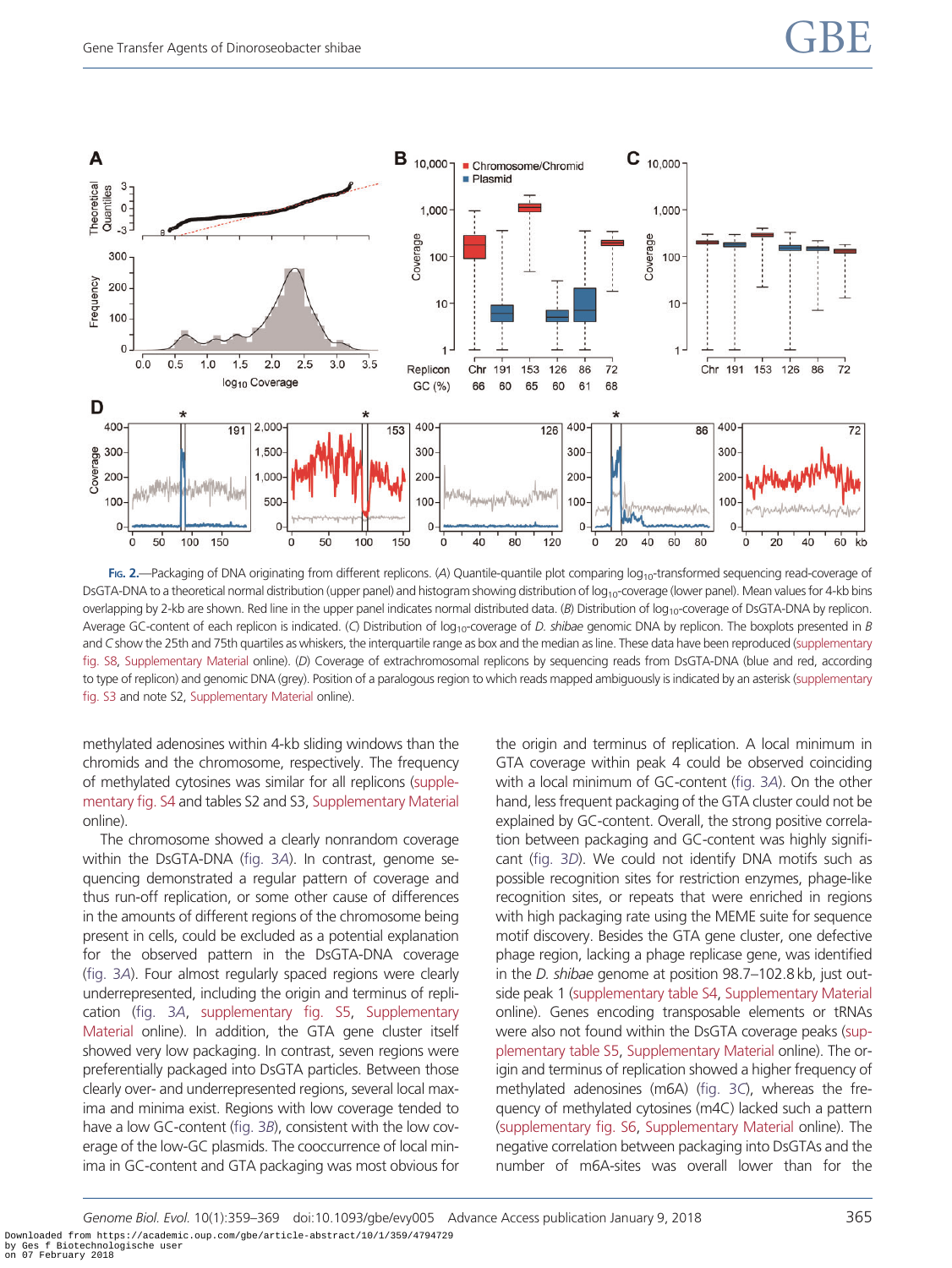<span id="page-7-0"></span>

FIG. 3.—Packaging of chromosomal DNA into GTAs in comparison to chromosomal position, GC-content, and transcription. (A) Coverage of the chromosome by DsGTA (black) and genomic DNA (grey). Over and underrepresented regions are highlighted in red and blue, respectively. Minimum of cumulative GC/AT-skew (yellow) indicates the terminus of replication (ter), which is identical with the position of the gene cckA. The origin of replication (oriC) has been identified between the genes dnaA and parA [\(supplementary fig. S5](https://academic.oup.com/gbe/article-lookup/doi/10.1093/gbe/evy005#supplementary-data), [Supplementary Material](https://academic.oup.com/gbe/article-lookup/doi/10.1093/gbe/evy005#supplementary-data) online). These data have been reproduced [\(supple](https://academic.oup.com/gbe/article-lookup/doi/10.1093/gbe/evy005#supplementary-data)mentary fig. S9, Supplementary Material online). (B) GC-content of the chromosome. (C) Number of methylated Adenosines (m6A) within the GANTC motif. (D) Log<sub>2</sub> coverage of the chromosome by RNA-seq reads for both strands. Data in A to D have been calculated for sliding windows of 4 kb. (E) Scatterplots of DsGTA coverage versus GC-content, m6A methylation and log<sub>2</sub> RNA-seq coverage. Spearman's  $\rho$  is indicated (P<0.001). (F) Autocorrelation function showing Pearson correlation calculated from DsGTA coverage for all pairs of sequences with the same distance from each other sorted by increasing distance. One quarter, one third, and half the chromosomal length away from oriC are indicted by red lines. The dashed blue line indicates the 95% confidence interval.

correlation with the GC-content (fig. 3E). Gene expression did not have a large influence on packaging frequency, neither viewed globally for both strands (fig. 3D) nor when expression of genes by strand was investigated [\(supplementary fig. S6,](https://academic.oup.com/gbe/article-lookup/doi/10.1093/gbe/evy005#supplementary-data) [Supplementary Material](https://academic.oup.com/gbe/article-lookup/doi/10.1093/gbe/evy005#supplementary-data) online). Only a weak, but still significant, negative correlation was found (fig. 3D). Within peaks 3, 4, and 6, local minima corresponded to highly expressed genes (fig. 3A and [supplementary table S5](https://academic.oup.com/gbe/article-lookup/doi/10.1093/gbe/evy005#supplementary-data), [Supplementary Material](https://academic.oup.com/gbe/article-lookup/doi/10.1093/gbe/evy005#supplementary-data) online). The first impression of a regular spacing of the different packaging frequency regions gained support from an autocorrelation analysis. For this method, adapted from time-series analysis, Pearson correlation is calculated from all pairs of coverage values that have the same distance from each other and this is done for increasing distances. The resulting plot, showing the correlation ordered by increasing distance, indicated a significant periodicity of the DsGTA coverage data with maximal correlation at distances slightly less than one quarter, one third, and half the chromosome size (fig. 3F).

# **Discussion**

Here, we demonstrated that knockout of the autoinducer synthase-encoding gene  $luxI_2$  leads to overproduction of GTA particles by  $D$ . shibae. Thus, the product of LuxI<sub>2</sub> likely acts as a repressor of GTA gene expression. Transcription of both the GTA gene cluster as well as the operon coding for LuxI<sub>2</sub> and the AHL-binding transcription factor LuxR<sub>2</sub> is induced by the same regulatory system, the CtrA phosphorelay [\(Wang et al. 2014\)](#page-10-0). Coactivation of the GTA gene cluster and its repressor might offer an explanation for bistability of GTA gene expression with only a subset of cells producing GTA particles ([Fogg et al. 2012](#page-9-0); [Hynes et al. 2016;](#page-10-0) [Quebatte et al.](#page-10-0)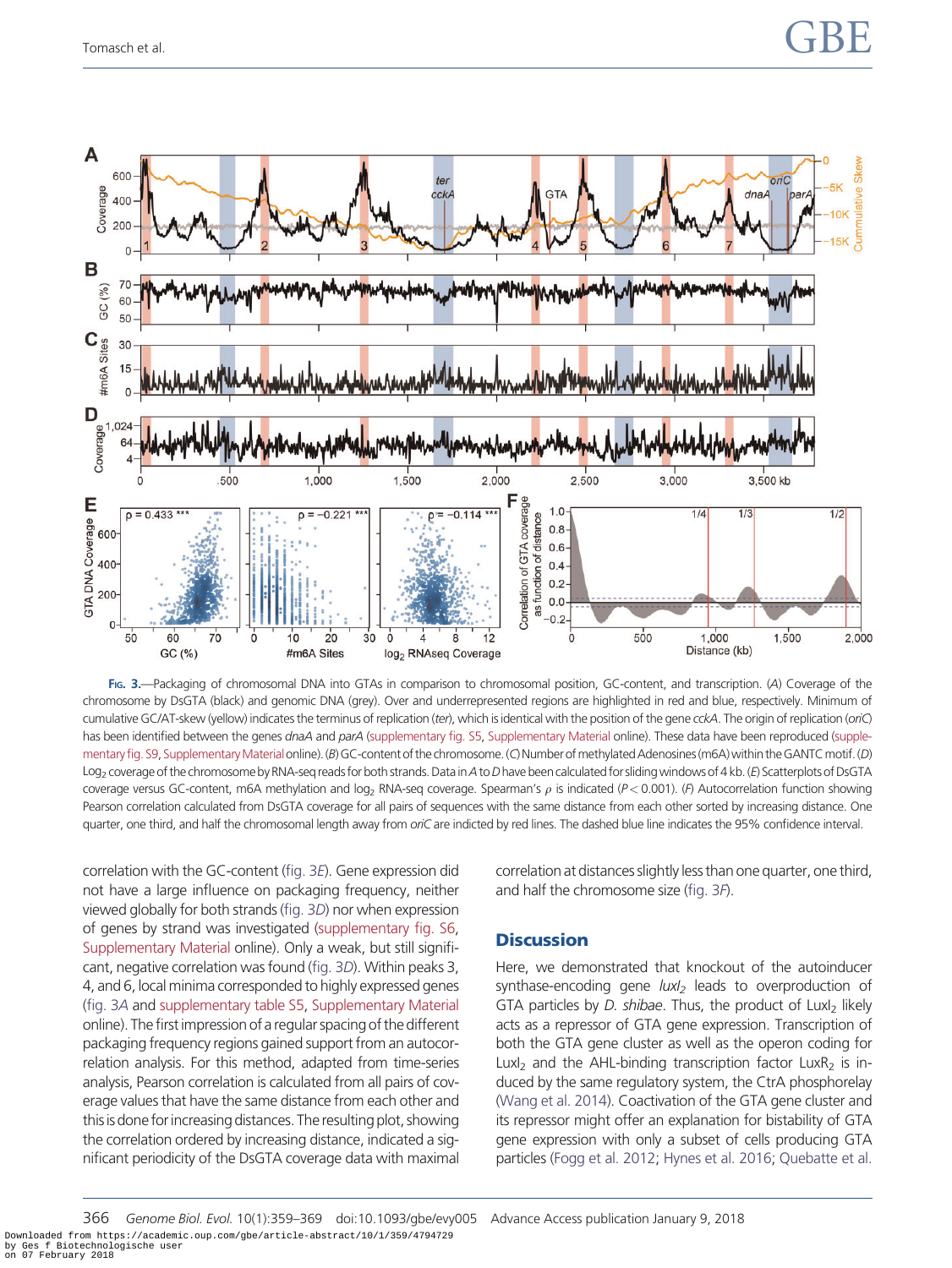[2017](#page-10-0)) although we do not have direct evidence from single cell experiments with D. shibae. Gene expression is a stochastic or noisy process. Bistability can arise from noise in the expression of transcriptional regulators embedded in positive or negative feedback loops [\(Dubnau and Losick 2006\)](#page-9-0). It is tempting to speculate that noisy expression of  $luxl/R<sub>2</sub>$  induces bifurcation of the population into cells expressing GTA genes and those that do not. However, further experiments will be needed in order to understand regulation of GTA production in D. shibae.

Packaging of D. shibae genomic DNA into GTA particles is strikingly different from that reported for the other organisms for which whole genome studies exist [\(Berglund et al. 2009;](#page-9-0) [Hynes et al. 2012\)](#page-10-0). In these cases microarrays had been used to determine packaging frequency of genomic DNA, a less sensitive method compared with DNA sequencing due to the limited dynamic range of the obtained fluorescence signal. However, run-off replication and the resulting higher packaging frequency of the amplified region could be reliably detected by this method [\(Berglund et al. 2009](#page-9-0)). Furthermore, transposon-sequencing supported the microarray data for BaGTA [\(Quebatte et al. 2017](#page-10-0)). Thus, it is unlikely that the differences in packaging frequency between this and the previous studies represent an artifact of the different methods used.

The question of exactly how the packaging of bacterial DNA into GTAs is performed has not been addressed yet. However, the available data would suggest a "headful" type of packaging, which is common in double-stranded DNA phages [\(Casjens 2011;](#page-9-0) [Oliveira et al. 2013;](#page-10-0) [Black](#page-9-0) [2015\)](#page-9-0). In this packaging system, the often highly concatemeric and branched phage DNA is channeled into the empty capsid by an enzyme complex located at the capsid entry (portal) and it is condensed 10,000-fold in the process [\(Berndsen et al. 2015\)](#page-9-0). This biomotor, which is the fastest and most powerful molecular motor known to date [\(Smith](#page-10-0) [2011\)](#page-10-0), consists of three essential components, each of them forming oligomeric ring structures: the portal protein, and the large and small subunits of the terminase complex, TerL and TerS, respectively [\(Casjens 2011](#page-9-0)). Packaging is initiated by TerS binding to recognition sites within the concatemeric phage DNA. A recent study suggests that the DNA is wrapped around the oligomeric TerS ring [\(Gao et al. 2016](#page-9-0)) and TerSbound DNA is then recognized and initially cut by TerL at a defined site. As the nuclease domain of TerL cuts DNA unspecifically, the site of DNA linearization is determined by the structure of the TerS-DNA nucleoprotein complex [\(Djacem](#page-9-0) [et al. 2017](#page-9-0)). The ATP-dependent motor domain of TerL then transports the linear DNA through the portal ring into the capsid. When the capsid is full, another cut releases linear DNA that can be packaged into the next capsid [\(Black 2015](#page-9-0)). TerS presentation of DNA towards TerL is indispensable for production and packaging of linear DNA in vivo. However, Phage T4 DNA packaging is up to 100% efficient in vitro with three components only: small linear DNA of any sequence, the large terminase TerL, and purified prohead with portal proteins ([Black and Rao 2012\)](#page-9-0). Thus, if linear DNA is present in the cell, packaging could be possible even without recognition sites for TerS.

How then can random packaging of chromosomal DNA into GTAs be accomplished? Genes coding for terminase and portal proteins are present in alphaproteobacterial GTA gene clusters [\(Lang and Beatty 2007;](#page-10-0) [Tamarit et al. 2017\)](#page-10-0). On the other hand, we were not able to identify sequence motifs that could act as recognition sites for TerS within the peaks of high packaging. Two hypotheses might help to explain the observed packaging frequency. First, the *D. shibae* genome might encode recognition sites for TerS at the coverage maxima that are so weakly conserved that we cannot detect them, or the physical properties of the DNA, for example, how easy it is to wrap the DNA around TerS, are more important than the sequence itself. Second, perhaps there are more recognition sites throughout the genome, making it difficult to identify those enriched in the packaging peaks by discriminative analysis. Orientation, three-dimensional structure, DNA modification and the formation of nucleoprotein complexes of the D. shibae chromosome and plasmids might then determine if a region can be accessed for packaging. Many Alphaproteobacteria, including D. shibae [\(Patzelt](#page-10-0) [et al. 2013\)](#page-10-0), utilize a polar mode of cell division. In the beststudied model organism Caulobacter crescentus, the origin of replication is located at one cell pole, and the arms of the chromosome extend the length of the cell towards the terminus of replication which is bound to the opposite cell pole [\(Bowman et al. 2008](#page-9-0)). Physical attachment to the cell poles might sterically hinder DNA to be bound by TerS, explaining the virtually absent packaging of DNA from the chromosomal origin and terminus of replication. Using chromosome conformation capture and deep sequencing, the threedimensional structure of the C. crescentus chromosome was mapped [\(Le et al. 2013](#page-10-0)). It showed multiple spatial domains which were stable throughout the cell cycle; the chromosome contained back-bone regions as well as so-called plectonemes (super-coiled structures). A similar chromatin-like structure was also found in Bacillus subtilis and Escherichia coli ([Dame](#page-9-0) [and Tark-Dame 2016\)](#page-9-0). The nature of chromosomal organization in D. shibae is currently unknown, but if it is comparable to that of these well-studied model organisms, such organization into domains that are dependent on localization and interaction frequency might result in some regions in which the DNA is more exposed and therefore more accessible for packaging into GTAs. This might explain the regular distribution of packaging peaks throughout the chromosome.

Regardless of the details of DNA recognition by TerS, once DNA is bound by the protein it would then be cut by TerL, resulting in linear DNA that can be further packaged into a GTA head. As successive packaging might randomly abort after this initial linearization, the GTA coverage would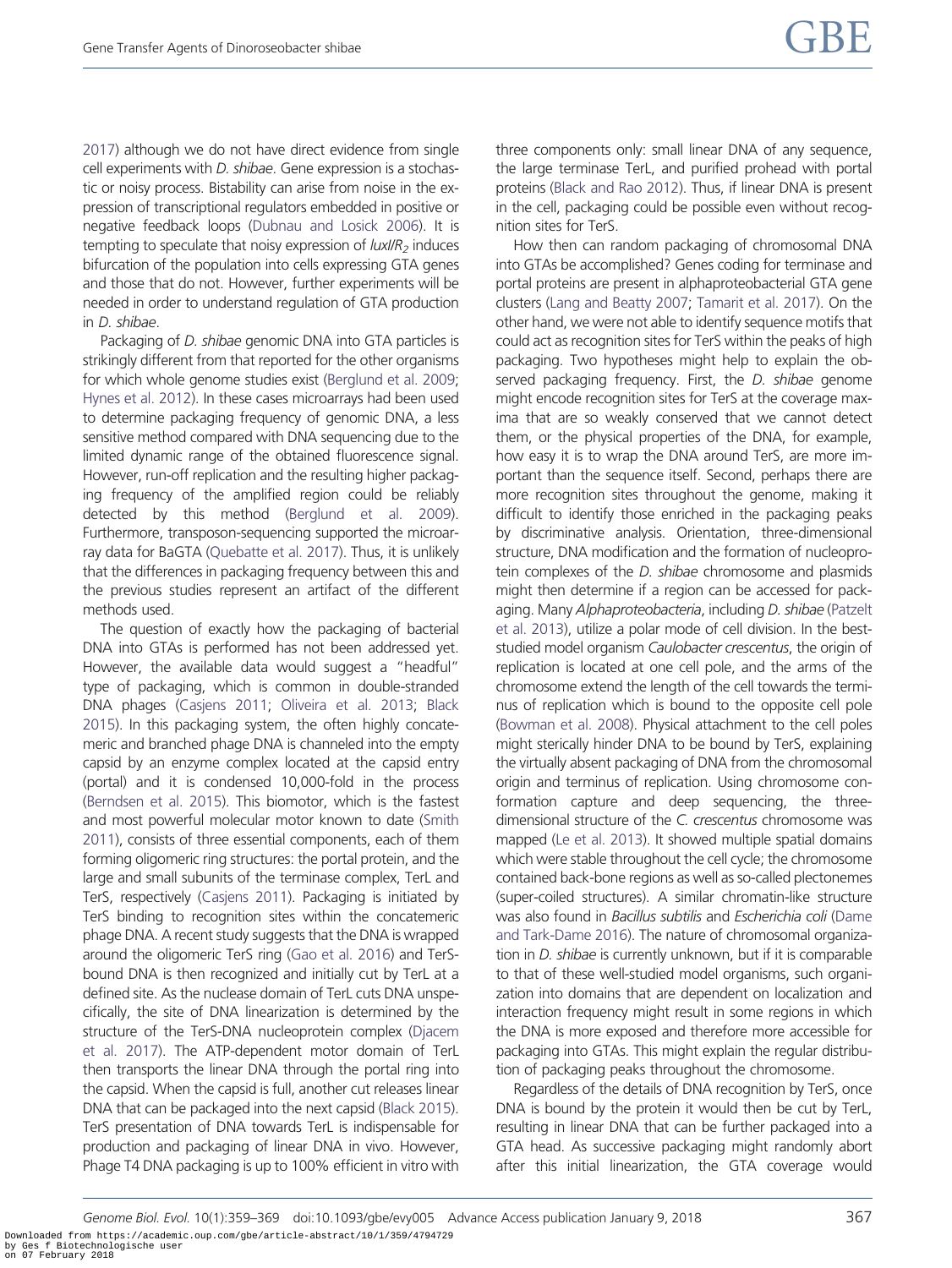<span id="page-9-0"></span>Tomasch et al.  $\text{GBE}$ 

decrease with increasing distance from the site of initial recognition and cutting, explaining the observed coverage pattern. The probability of TerS binding to DNA might be high for the seven major peaks and lower for the minor peaks on the chromosome. However, novel methodological approaches will be required to test these hypotheses. It will also be interesting to determine if nonrandom packaging of GTAs is a unique feature of D. shibae, or also found in other Rhodobacterales.

From an evolutionary point of view it is remarkable that the two different mechanisms for HGT mobilize different sets of genes in *D. shibae*. However, as exemplified by the thiC locus, duplication allows mobile genetic elements to be transferred to other cells by both the GTA and conjugation mechanisms.

## Supplementary Material

[Supplementary data](https://academic.oup.com/gbe/article-lookup/doi/10.1093/gbe/evy005#supplementary-data) are available at Genome Biology and Evolution online.

## Acknowledgments

This work was funded by the Deutsche Forschungsgemeinschaft (DFG) within the Transregional Collaborative Research Centre "Roseobacter" (TRR 51/2 TB04). A.S.L.'s lab was funded by the Natural Sciences and Engineering Research Council (NSERC) of Canada (341561) and A.T.K.H. was supported by an NSERC Undergraduate Student Research Award. A.S.L. thanks Fraser Davidson, Purvikalyan Pallegar and Ekaterina Steffen for assistance with the western blotting, and Robert Harris and Cezar Khursigara at the University of Guelph Molecular & Cellular Imaging Facility for assistance with the electron microscopy. The authors are grateful to the two anonymous referees whose comments and suggestions helped to improve the manuscript.

## Author Contribution

J.T., D.P., A.S.L., and I.W.D. designed the study. H.W., A.T.K.H., D.P., and A.S.L. performed experiments. S.B., M.J., and R.G. sequenced the samples. J.T. analyzed the data with major contributions from D.P., M.P., J.P., H.B., and A.S.L. J.T. wrote the manuscript with the help of M.P., J.P., H.B., A.S.L., and I.W.D. All authors read and approved the final manuscript.

#### Literature Cited

Bailey TL, et al. 2009. MEME SUITE: tools for motif discovery and searching. Nucleic Acids Res. 37(Web Server issue):W202–W208.

Bartling P, et al. 2017. The composite 259-Kb plasmid of martelella mediterranea DSM 17316(T)-A natural replicon with functional RepABC modules from Rhodobacteraceae and Rhizobiaceae. Front Microbiol. 8:1787.

- Berglund EC, et al. 2009. Run-off replication of host-adaptability genes is associated with gene transfer agents in the genome of mouseinfecting Bartonella grahamii. PLoS Genet. 5(7):e1000546.
- Berndsen ZT, Keller N, Smith DE. 2015. Continuous allosteric regulation of a viral packaging motor by a sensor that detects the density and conformation of packaged DNA. Biophys J. 108(2):315–324.
- Bertani G. 1999. Transduction-like gene transfer in the methanogen Methanococcus voltae. J Bacteriol. 181(10):2992–3002.
- Biers EJ, et al. 2008. Occurrence and expression of gene transfer agent genes in marine Bacterioplankton. Appl Environ Microbiol. 74(10):2933–2939.
- Black LW. 2015. Old, new, and widely true: the bacteriophage T4 DNA packaging mechanism. Virology 479–480:650–656.
- Black LW, Rao VB. 2012. Structure, assembly, and DNA packaging of the bacteriophage T4 head. Adv Virus Res. 82:119–153.
- Bowman GR, et al. 2008. A polymeric protein anchors the chromosomal origin/ParB complex at a bacterial cell pole. Cell 134(6):945–955.
- Brimacombe CA, Ding H, Johnson JA, Beatty JT, de Boer P. 2015. Homologues of genetic transformation DNA import genes are required for Rhodobacter capsulatus gene transfer agent recipient capability regulated by the response regulator CtrA. J Bacteriol. 197(16):2653–2663.
- Canchaya C, Fournous G, Chibani-Chennoufi S, Dillmann ML, Brüssow H. 2003. Phage as agents of lateral gene transfer. Curr Opin Microbiol. 6(4):417–424.
- Casjens SR. 2011. The DNA-packaging nanomotor of tailed bacteriophages. Nat Rev Microbiol. 9(9):647–657.
- Charif D, Lobry JR. 2007. SeqinR 1.0-2: a contributed package to the R project for statistical computing devoted to biological sequences retrieval and analysis. In: Bastolla U, Porto M, Roman H.E, Vendruscolo M, editors. Structural approaches to sequence evolution. p. 207–232. New York: Springer.
- Dagan T, Martin W. 2007. Ancestral genome sizes specify the minimum rate of lateral gene transfer during prokaryote evolution. Proc Natl Acad Sci U S A. 104(3):870–875.
- Dame RT, Tark-Dame M. 2016. Bacterial chromatin: converging views at different scales. Curr Opin Cell Biol. 40:60–65.
- Djacem K, Tavares P, Oliveira L. 2017. Bacteriophage SPP1 pac cleavage: a precise cut without sequence specificity requirement. J Mol Biol. 429(9):1381–1395.
- Dubnau D, Losick R. 2006. Bistability in bacteria. Mol Microbiol. 61(3):564–572.
- Fogg PC, Westbye AB, Beatty JT. 2012. One for all or all for one: heterogeneous expression and host cell lysis are key to gene transfer agent activity in Rhodobacter capsulatus. PLoS One 7(8):e43772.
- Freese HM, et al. 2017. Trajectories and drivers of genome evolution in surface-associated marine Phaeobacter. Genome Biol Evol. 9(12):3297–3311.
- Fu Y, et al. 2010. High diversity of rhodobacterales in the subarctic north atlantic ocean and gene transfer agent protein expression in isolated strains. Aquat Microb Ecol. 59(3):283–293.
- Gao S, Zhang L, Rao VB. 2016. Exclusion of small terminase mediated DNA threading models for genome packaging in bacteriophage T4. Nucleic Acids Res. 44(9):4425–4439.
- Harrison PW, Lower RP, Kim NK, Young JP. 2010. Introducing the bacterial 'chromid': not a chromosome, not a plasmid. Trends Microbiol. 18(4):141–148.
- Huang S, Zhang Y, Chen F, Jiao N. 2011. Complete genome sequence of a marine roseophage provides evidence into the evolution of gene transfer agents in alphaproteobacteria. Virol J. 8(1):124.
- Humphrey SB, Stanton TB, Jensen NS, Zuerner RL. 1997. Purification and characterization of VSH-1, a generalized transducing bacteriophage of serpulina hyodysenteriae. J Bacteriol. 179(2):323–329.